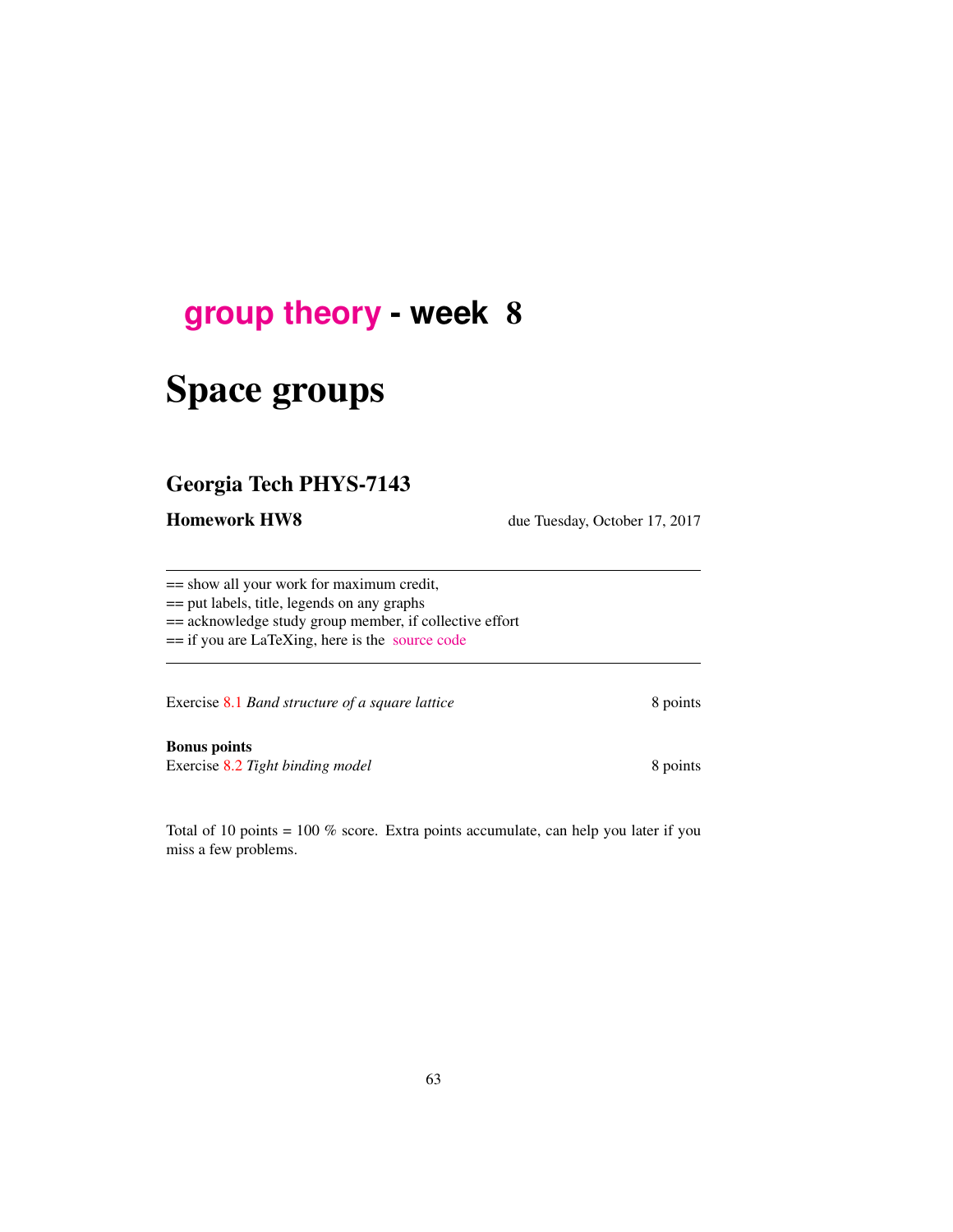## 2017-10-12 Predrag Lecture 15 Space groups

Gutkin [lecture notes](http://birdtracks.eu/courses/PHYS-7143-17/groups.pdf) Lecture 7 *Applications III. Energy Band Structure*, Sects. *1. Lattice symmetries* and *2. Band structure*. Also good reads: Dresselhaus *et al.* [12] [\(click here\)](http://chaosbook.org/library/Dresselhaus07.pdf) chapter *9. Space Groups in Real Space*, and Cornwell [10] [\(click here\)](http://chaosbook.org/library/Cornwell97chap7.pdf) chapter *7. Crystallographic Space Groups*. Walt De Heer learned this stuff from Herzberg [17] *Molecular Spectra and Molecular Structure*. Condensed matter people like Kittel [23] *Introduction to Solid State Physics*, but I am not a fan, because simple group theoretical facts are there presented as condensed matter phenomena.

If you are curious about graphene, work out Gutkin [lecture notes](http://birdtracks.eu/courses/PHYS-7143-17/groups.pdf) Lecture 7 *Applications III. Energy Band Structure*, Sect. 7.3 *Band structure of graphene*.

This week's notes are long, because I'm fascinated why –of all fields of physics where problems are formulated on lattices– only condensed matter utilizes the theory of irreps of space groups. For the course itself, read sect. 8.2 *Space groups* and sect. 8.2.1 *Wallpaper groups* - the rest is speculations, mostly.

## 8.1 Special projects

Several people have been interested in taking a special project, instead of the final in the course. If you propose to work out in detail some group-theory needed for your own research (but you have not taken the time to master the theory), that would be ideal.

- 1. Here is an example of what an interesting topic would be (i.e., something that Predrag would like to learn from you:) – the talk by [David Weitz](http://www.physics.gatech.edu/event/soft-matter-incubator-smi-distinguished-lecture-series) on melting of crystal lattices. Can you do a calculation on a Wigner lattice or a graphene, or a silicon carbide polytype used as a substrate in our graphene lab (ask Claire Berger about it), using our group theory methods as applied to space groups (2 or 3-D lattices)?
- 2. If you are really wild about string theory, then you can read Giles and Thorn [13] *Lattice approach to string theory*, and write up what you have learned as the project report. The Giles-Thorn (GT) discretization of the worldsheet begins with a representation of the free closed or open string propagator as a lightcone worldsheet path integral defined on a lattice. The sequel Papathanasiou and Thorn [26] *Worldsheet propagator on the lightcone worldsheet lattice* gives in Appendix B 2D lattice Neumann open string, Dirichlet open string, and closed string propagators. *Discrete Green's functions* are explained, for example, by Chung and Yau [9] who give explicitly, in their Theorem 6, a 2-dimensional lattice Green's function for a rectangular region  $R^{[\ell_1 \times \ell_2]}$ . The paper is cited over 100 times, maybe there is a better, more up-to-date one to read in that list.

I recommend that you take a final, as these are hard and time-consuming projects, and the faculty does not want to overburden you with course work. However, if a project dovetails with your research interests, it might be worth it. Fly it by me.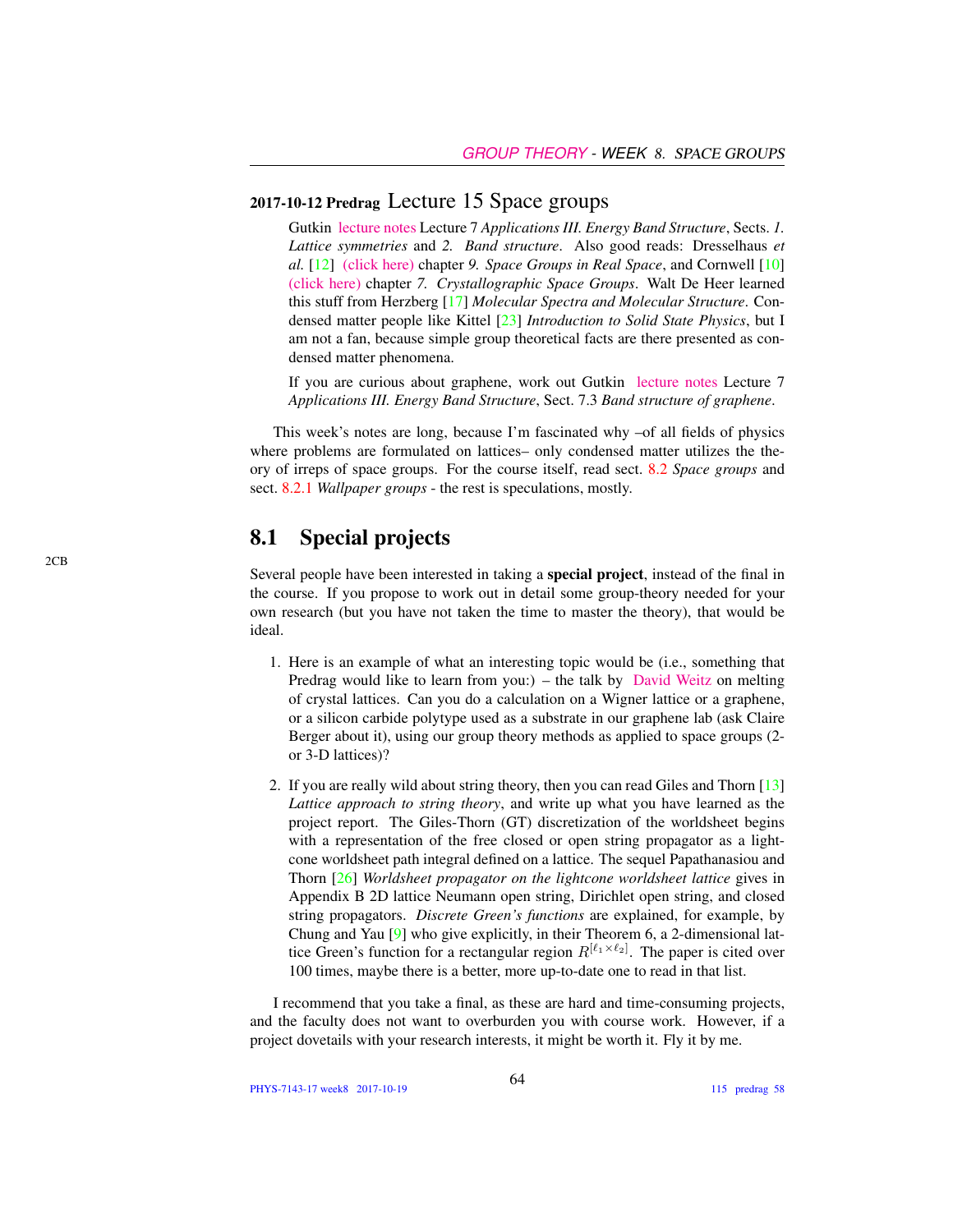Why do I care? In this course we are learning theory of space groups as applied to quantum mechanics of crystals - rather than diagonalizing the Hamiltonian and computing energy levels, one works on the reciprocal lattice, and computes energy bands (continuum limit of finely spaced discrete eigenvalues of finite, periodic lattices). If fluctuations from strict periodicity are small, one can often identify the crystal by measuring the intensities of Bragg peaks.

Then there are other kinds of lattices. In computational field theory (classical and quantum) one discretizes the space-time, often on a cubic lattice; one example is worked out here in sect. 8.3 *Elastodynamic equilibria of 2D solids*. The there are Ising models in one, two, three dimensions, problems like deterministic diffusion on periodic lattices of scatterers, coupled maps lattices. None of that literature *ever* (to best of my knowledge) reduces the computations to the reciprocal space Brilluion zone. Why?

The funny thing is - I *know* the answer [since 1976,](http://chaosbook.org/~predrag/papers/universalFunct.html) but the [siren song](https://www.theguardian.com/science/2013/jan/06/dan-shechtman-nobel-prize-chemistry-interview) of classical crystallography is so enchanting that it has [blinded me with science.](https://www.youtube.com/watch?v=Y2VNxmn0lNA) I think that is due to a deep and under-appreciated "chaos / turbulence" physics underlying these problems. If deviations from the strict periodic structure are *small* (the basic "long wavelength" assumption of sect. 8.3), the "integrable" thinking in terms of normal modes applies, and you should use the crystallography described here. If the symmetry of the law you are studying is a space group, but the deviations of typical solutions are *large* (our deterministic diffusion, Ising models, ...), we have to think again. One fundamental thing we learned in studies of transitions to chaos is that the traditional Fourier analysis is useless - it just yields broad, shapeless continuous spectra. The powerful way to think about these problems is Poincaré's qualitative theory of solutions of differential equations : analyse the geometry of their flows in their *state space*. I know for a fact (from a study of cat maps and spatiotemporal cat maps - those I would have to explain one-on-one, as the papers are unpublished) that in that case the translational eigenfunctions are hyperbolic sinhes and coshes, rather than the sines and cosines we are used to as  $C_n$  eigenfunctions. For finite discrete symmetries you saw that irreps were fine for linear problems, like coupled arrays of springs, but symmetry reduction for a nonlinear problem like Lorenz equations required quite different techniques. For space group symmetries the analogous nonlinear problems seem still quite unexplored.

### 8.2 Space groups

A space group, a subgroup of the group of rotations and translations in three dimensions, is the set of transformations that leave a crystal invariant. A space group operator is commonly denoted as

$$
\{R|\mathbf{t}\},\tag{8.1}
$$

where t belongs to the infinite set of discrete translations, and  $R$  is one of the finite number of discrete orientation (point group) symmetries. Translation symmetry, i.e., the periodicity of a crystal, manifests itself physically through phonons, magnons, and other smooth, long-wavelength deformations. Discrete orientation symmetry manifests itself through macroscopic anisotropies of crystals, and its natural faces. The experimental challenge is to determine the crystal structure, typically by diffraction (study of the *reciprocal lattice*). It is a challenge, as one measures only the intensities of Bragg

115 predrag 58

2CB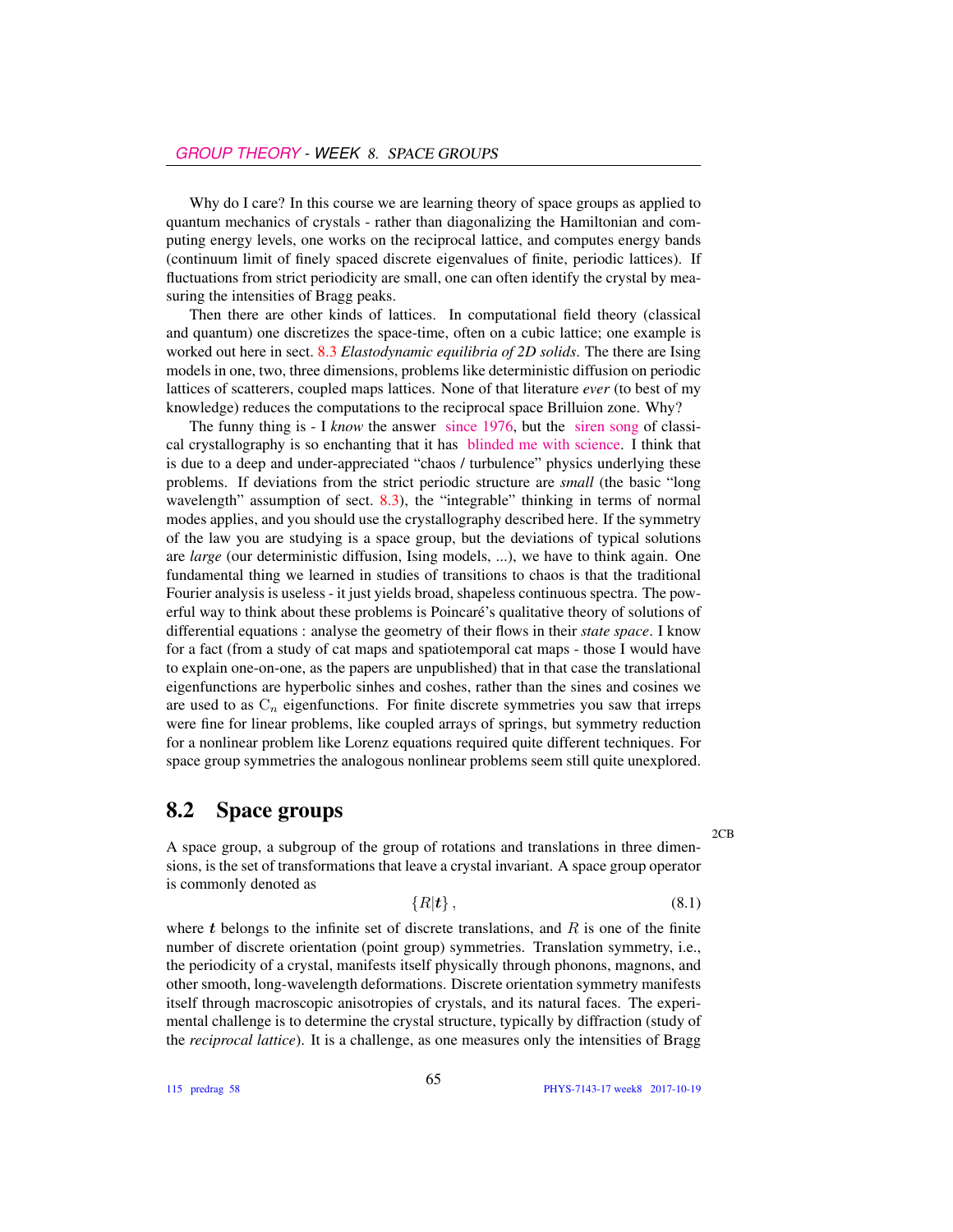peaks, not their phases, but the answer should be one of the 230 space groups listed in the *International Tables for Crystallography*, the ["Bible"](http://it.iucr.org/) of crystallographers.

Unless you have run into a [quasicrystal :\)](https://www.nobelprize.org/nobel_prizes/chemistry/laureates/2011/press.html)

Understanding the Bible requires much more detail than what we can cover in a week or two (it could take a [lifetime\)](http://crystallography.euroscicon.com), and has been written up many places. I found Dresselhaus *et al.* [12] Chapter *9. Space Groups in Real Space* [\(click here\)](http://chaosbook.org/library/Dresselhaus07.pdf) quite clear on matrix representation of space groups. (The MIT course 6.734 [online version](http://stuff.mit.edu/afs/athena/course/6/6.734j/www/group-full02.pdf) contains much of the same material.) I also found Béatrice Grenier's [overview](https://www.ill.eu/fileadmin/users_files/documents/news_and_events/workshops_events/Group-Theory-School/uploads/5-GRENIER-Reminder_On_Crystallography.pdf) over crystallography helpful. Many online tools are available to ease the task, for example the [FullProf](https://www.ill.eu/sites/fullprof/index.html) suite of crystallographic programs. The Bible was completed in 19th century, but the field is undergoing a revival, as the study of topological insulators requires diving deeper into crystallography than simply looking up the tables.

The translation group  $T$ , the set of translations  $t$  that put the crystallographic structure in coincidence with itself, constitutes the *lattice*. T is a normal subgroup of G. It defines the *Bravais lattice*. Translations are of the form

$$
t = t_n = n_1 a_1 + n_2 a_2 + n_3 a_3 , \qquad n_j \in \mathbb{Z}.
$$

The basis vectors  $a_j$  span the *unit cell*. There are 6 simple (or primitive) unit cells that contain a single point, specified by the lengths of the unit translations  $a, b, c$  and pairwise angles  $\alpha$ ,  $\beta$ ,  $\gamma$  between them. The most symmetric among them is the *cubic* cell, with  $a = b = c$  and  $\alpha = \beta = \gamma = 90^{\circ}$ .

The lattice unit cell is always a *generating region* (a tile that tiles the entire space), but the smallest generating region –*the fundamental domain*– may be smaller than the lattice unit. At each lattice point the identical group of "atoms" constitutes the *motif*. A *primitive cell* is a minimal region repeated by lattice translations. The lattice and the motif completely characterize the crystal.

The cosets by translation subgroup  $T$  (the set all translations) form the *factor* (AKA *quotient*) group  $G/T$ , isomorphic to the point group g (rotations). All irreducible representations of a space group G can be constructed from irreducible representations of  $g$  and  $T$ . This step, however, is tricky, as, due to the non-commutativity of translations and rotations, the quotient group  $G/T$  is not a normal subgroup of the space group  $G$ .

The quantum-mechanical calculations are executed by approximating the infinite crystal by a triply-periodic one, and going go to the *reciprocal* space by deploying  $C_{N_i}$ discrete Fourier transforms. This implements the  $G/T$  quotienting by translations and reduces the calculation to a finite *Brilluoin zone*. That is the content of the *'Bloch theorem'* of condensed matter physics. Further work is then required to reduce the calculations to the point group irreps.

Point symmetry operations leave at least one point fixed. They are (a) inversion through a point, (b) rotation around an axis, (c) roto-inversion around an axis and through a point and (d) reflection through a mirror plane. The rotations have to be compatible with the translation symmetry: in 3 spatial dimensions they can only be of orders 1, 2, 3, 4, or 6. They can be proper (det = +1) or improper (det = -1).

The spectroscopists' Schoenflies notation labels point groups as: cyclic  $C_n$ , dihedral  $C_{n'}$ , tetrahedral T and octahedral O rotation point groups, of order  $n = 1, 2, 3, 4, 6$ , respectively. The superscript  $\acute{i}$  refers to either  $\acute{v}$  (parallel mirror plane) or  $h$  (perpen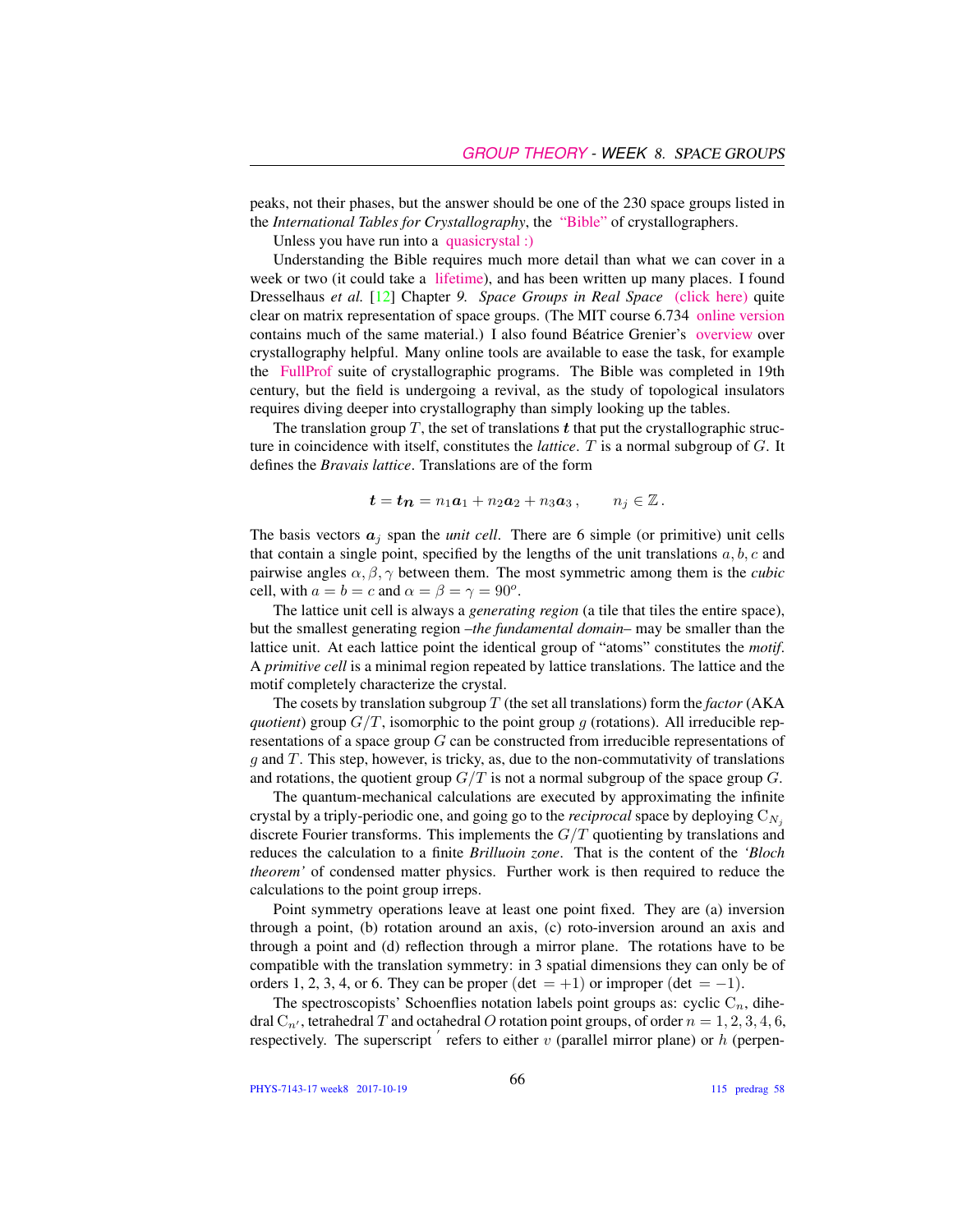dicular mirror plane). The crystallographer's preferred classification is, however, the international crystallographic (Hermann-Mauguin) notation.

#### 8.2.1 Wallpaper groups

Pedagogically, it pays to start with a discussion of two-dimensional space groups, or *[wallpaper groups](https://en.wikipedia.org/wiki/Wallpaper_group)* (there are 17 of those).

For wallpaper groups the Hermann-Mauguin notation begins with either p or c, for a primitive cell or a face-centred cell. This is followed by a digit, n, indicating the highest order of rotational symmetry: 1-fold (none), 2-fold, 3-fold, 4-fold, or 6-fold. The first, resp. second of the next two symbols indicates the symmetry relative to one translation axis of the pattern, referred to as the main, resp. second one. The symbols are either  $m, q$ , or 1, for mirror, glide reflection, or none.

Section *9.3 Two-Dimensional Space Groups* of Dresselhaus *et al.* [12] discusses the most symmetric of the wallpaper groups, the tiling of a plane by squares, which in the international crystallographic notation is denoted by  $#11$ , with point group  $p4mm$ . We work out this space group in exercise 8.1. The largest invariant subgroup of  $C_{4v}$  is  $C_4$ . In that case, the space group is  $p4$ , or #10. Prefix p indicates that the unit cell is primitive (not centered). This is a 'simple', or *symmorphic* group, which makes calculations easier. There is, however, the third, non-symmorphic two-dimensional square space group  $p_4q$  or #12 ( $p_4qm$ ), see [Table B.10](#page-0-0) of ref. [12]. If someone can explain its 'Biblical' diagram to me, I would be grateful. The wiki [explanation,](https://en.wikipedia.org/wiki/Wallpaper_group#Group_p4g_.284.2A2.29) reproduced here as figure  $8.1$  (b), is the best one that I have found so far, but I'm still scratching my head:) The Bravais lattice 'unit cell' is a square in all three cases. In the crystallographic literature the ChaosBook's 'fundamental domain' makes an appearance only in the reciprocal lattice, as the Brilloun zone depicted for  $p4mm$  in figure 8.1 (a). However, the 'wallpaper groups' [wiki](https://en.wikipedia.org/wiki/Wallpaper_group) does call 'fundamental domain' the smallest part of the configuration pattern that, when repeated, tiles the entire plane.

The quantum-mechanical calculations are carried out in the reciprocal space, in our case with the full  $\Gamma$  point,  $k = 0$ , wave vector symmetry (see Table 10.1 of ref. [12]), and 'Large Representations'.

Sect. *10.5 Characters for the Equivalence Representation* look like those for the point group, sort of.

#### 8.2.2 One-dimensional line groups

One would think that the one-dimensional *line groups*, which describe systems exhibiting translational periodicity along a line, such as carbon nanotubes, would be simpler still. But even they are not trivial – there are 13 of them.

The normal subgroup of a line group  $L$  is its translational subgroup  $T$ , with its factor group L/T isomorphic to the *isogonal point group* P of discrete symmetries of its 1-dimensional unit cell  $x \in (-a/2, a/2]$ . In the reciprocal lattice k takes on the values in the first Brillouin zone interval (−π/a, π/a]e. In *Irreducible representations of the symmetry groups of polymer molecules. I*, Božović, Vujičić and Herbut [7] construct all the reps of the line groups whose isogonal point groups are  $C_n, C_n, C_{n}, S_{2n}$ , and

2CB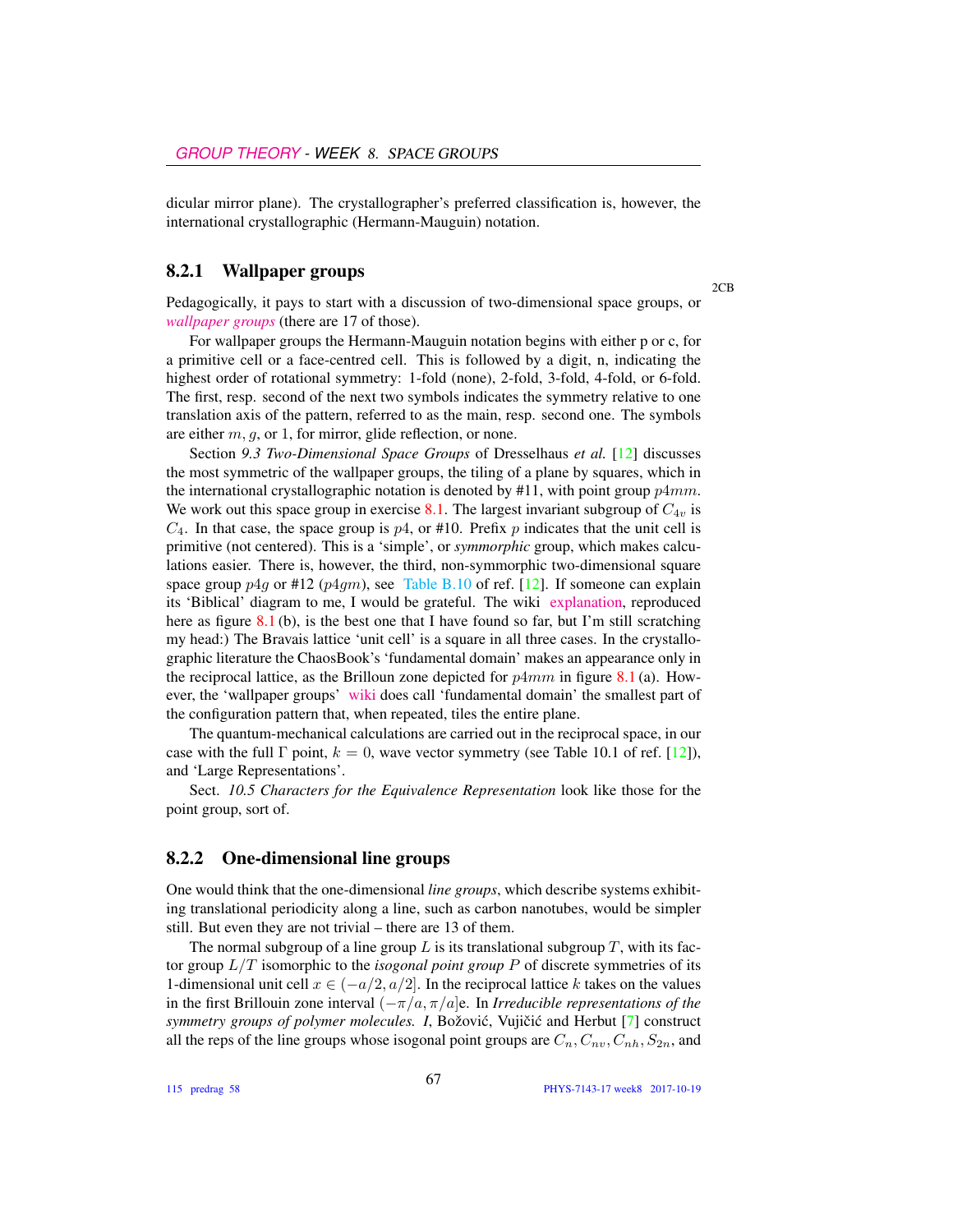

Figure 8.1: The shaded (or yellow) area indicates a *fundamental domain*, i.e., the smallest part of the pattern whose repeats tile the entire plane. (a) For the most symmetric 2D square lattice, with point group  $p4mm$ , the fundamental domain is indicated by the shaded triangle  $\Gamma \Lambda R S X \Delta \Gamma$  which constitutes 1/8 of the Brillouin zone, and contains the basic wave vectors and the high symmetry points (Fig. 10.2 of Dresselhaus *et al.* [12]). (b) For the 2D square lattice with the glide and reflect point group  $p4g$  the fundamental domain is indicated by the yellow triangle (Figure drawn by [M.](https://en.wikipedia.org/wiki/Wallpaper_group#Group_p4g_.284.2A2.29) [von Gagern\)](https://en.wikipedia.org/wiki/Wallpaper_group#Group_p4g_.284.2A2.29).

 $D_n$ . For some of these line groups the irreps are obtained as products of the reps of the translational subgroup and the irreps of the isogonal point group.

According to W. De Heer, the Mintmire, Dunlap and White [25] paper *Are Fullerene tubules metallic?* which took care of chiral rotations for nanotubes by a tight-binding calculation, played a key role in physicists' understanding ofline groups.

#### 8.2.3 Time reversal symmetry

Consequences of time-reversal symmetry on line groups are discussed by Božović  $[6]$ ; In the case when the Hamiltonian is invariant under time reversal  $[16]$ , the symmetry group is enlarged:  $L + \theta L$ . It is interesting to learn if the degeneracy of the levels is doubled or not.

Johnston [21] *Group theory in solid state physics* is one of the many reviews that discusses Wigner's time-reversal theorems for a many-electron system, including the character tests for time-reversal degeneracy, the double space groups, and the timereversal theorems (first discussed by Herring [16] in *Effect of time-reversal symmetry on energy bands of crystals*).

## 8.3 Elastodynamic equilibria of 2D solids

Artificial lattices are often introduced to formulate classical field theories (described by partial differential equations) and quantum field theories (described by path integrals) as finite-dimensional problems, either for theoretical reasons (QM in a periodic box), or in order to port them to computers. For example, lattice QCD approximates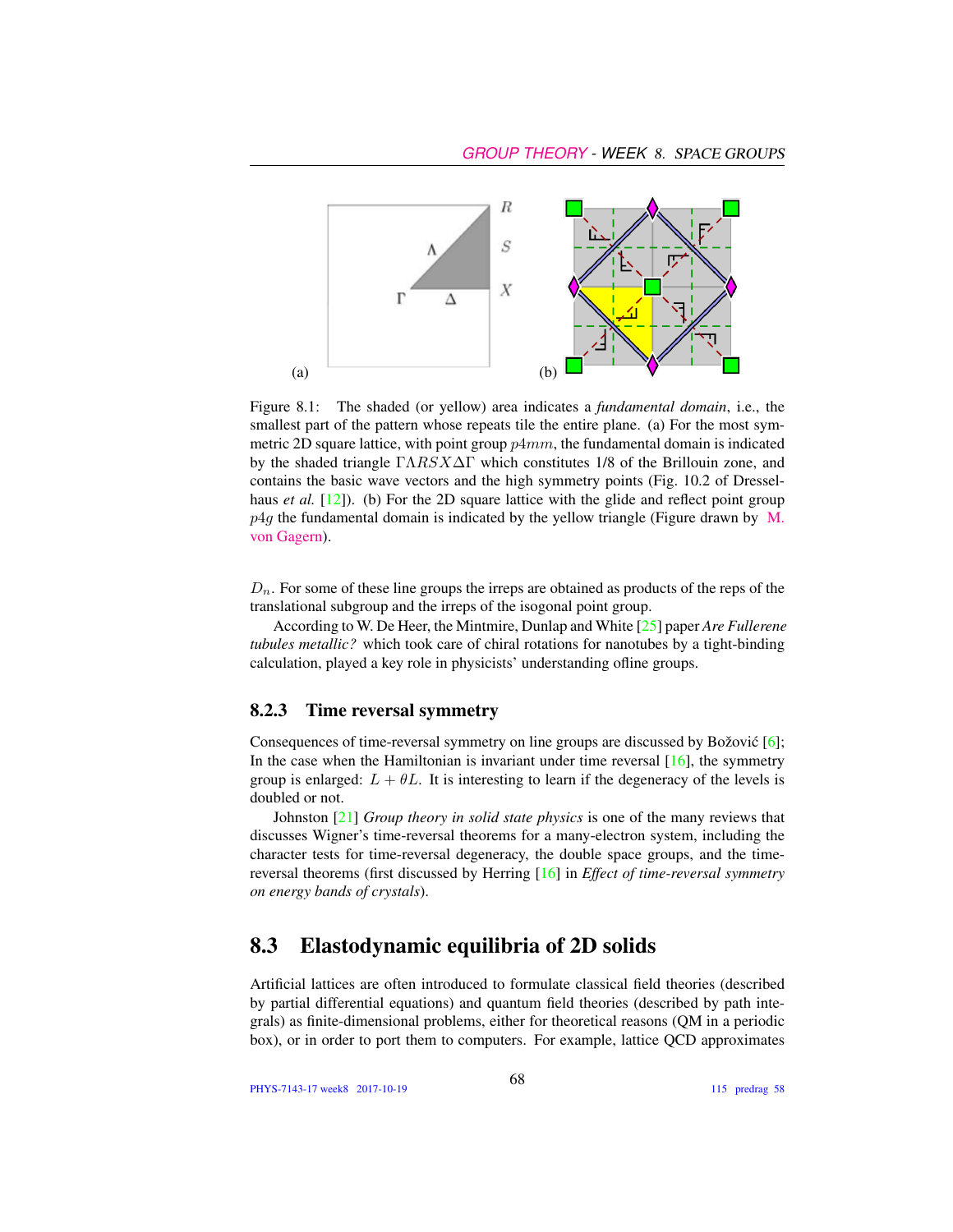Quantum Chromodynamics by a 4-dimensional cubic crystal. What follows is a simple example of such formulation of a classical field theory, taken from Mehran Kardar's [MIT course,](https://ocw.mit.edu/courses/physics/8-334-statistical-mechanics-ii-statistical-physics-of-fields-spring-2014/) Lecture 23.

Consider a perfect two-dimensional solid at  $T = 0$ . The equilibrium configuration of atoms forms a lattice,

$$
\boldsymbol{r}_0(m,n)=m\boldsymbol{e}_1+n\boldsymbol{e}_2\,,
$$

where  $e_1$  and  $e_2$  are basis vectors,  $a = |e_i|$  is the lattice spacing, and  $\{m, n\}$  are integers. At finite temperatures, the atoms fluctuate away from their equilibrium position, moving to

$$
\boldsymbol{r}(m,n)=\boldsymbol{r}_0(m,n)+\boldsymbol{u}(m,n)\,,
$$

As the low temperature distortions do not vary substantially over nearby atoms, one can define a coarse-grained distortion field  $u(x)$ , where  $x = (x_1, x_2)$  is treated as continuous, with an implicit short distance cutoff of the lattice spacing  $a$ . Due to translational symmetry, the elastic energy depends only on the strain matrix,

$$
u_{ij}(\boldsymbol{x}) = \frac{1}{2} \left( \partial_i u_j + \partial_j u_i \right) .
$$

Kardar picks the triangular lattice, as its elastic energy is isotropic (i.e., invariant under lattice rotations, see Landau and Lifshitz  $[24]$ ). In terms of the Lamé coefficients  $\lambda$  and  $\mu$ ,

$$
\beta H = \frac{1}{2} \int d^2 \boldsymbol{x} (2\mu u_{ij} u_{ij} + \lambda u_{ii} u_{jj})
$$
  
= 
$$
-\frac{1}{2} \int d^2 \boldsymbol{x} u_i [2\mu \Box \delta_{ij} + (\mu + \lambda) \partial_i \partial_j] u_j.
$$
 (8.2)

(here we have assumed either infinite or doubly periodic lattice, so no boundary terms from integration by parts), with the equations of motion something like (FIX!)

$$
\partial_t^2 u_i = [2\mu \Box \delta_{ij} + (\mu + \lambda) \partial_i \partial_j] u_j. \tag{8.3}
$$

(Note that Kardar keeps time continuous, but discretizes space. In numerical computations time is discretized as well.) The symmetry of a square lattice permits an additional term proportional to  $\partial_x^2 u_x^2 + \partial_y^2 u_y^2$ . In general, the number of independent elastic constants depends on the dimensionality and rotational symmetry of the lattice in question. In two dimensions, square lattices have three independent elastic constants, and triangular lattices are "elastically isotropic" (i.e., elastic properties are independent of direction and thus have only two [24]).

The Goldstone modes associated with the broken (PC: why "broken"?) translational symmetry are *phonons*, the normal modes of vibrations. Eq. (8.3) supports two types of lattice normal modes, transverse and longitudinal.

The order parameter describing broken translational symmetry is

$$
\rho_{\boldsymbol{G}}(\boldsymbol{x})=e^{i\boldsymbol{G}\cdot\boldsymbol{r}(\boldsymbol{x})}=e^{i\boldsymbol{G}\cdot\boldsymbol{u}(\boldsymbol{x})},
$$

where G is any reciprocal lattice vector. Since, by definition,  $G \cdot r_0$  is an integer multiple of  $2\pi$ ,  $\rho_{\mathbf{G}} = 1$  at zero temperature. Due to the fluctuations,

$$
\langle \rho_{\bm{G}}(\bm{x}) \rangle = \langle e^{i\bm{G}\cdot\bm{u}(\bm{x})} \rangle
$$

115 predrag 58

PHYS-7143-17 week8 2017-10-19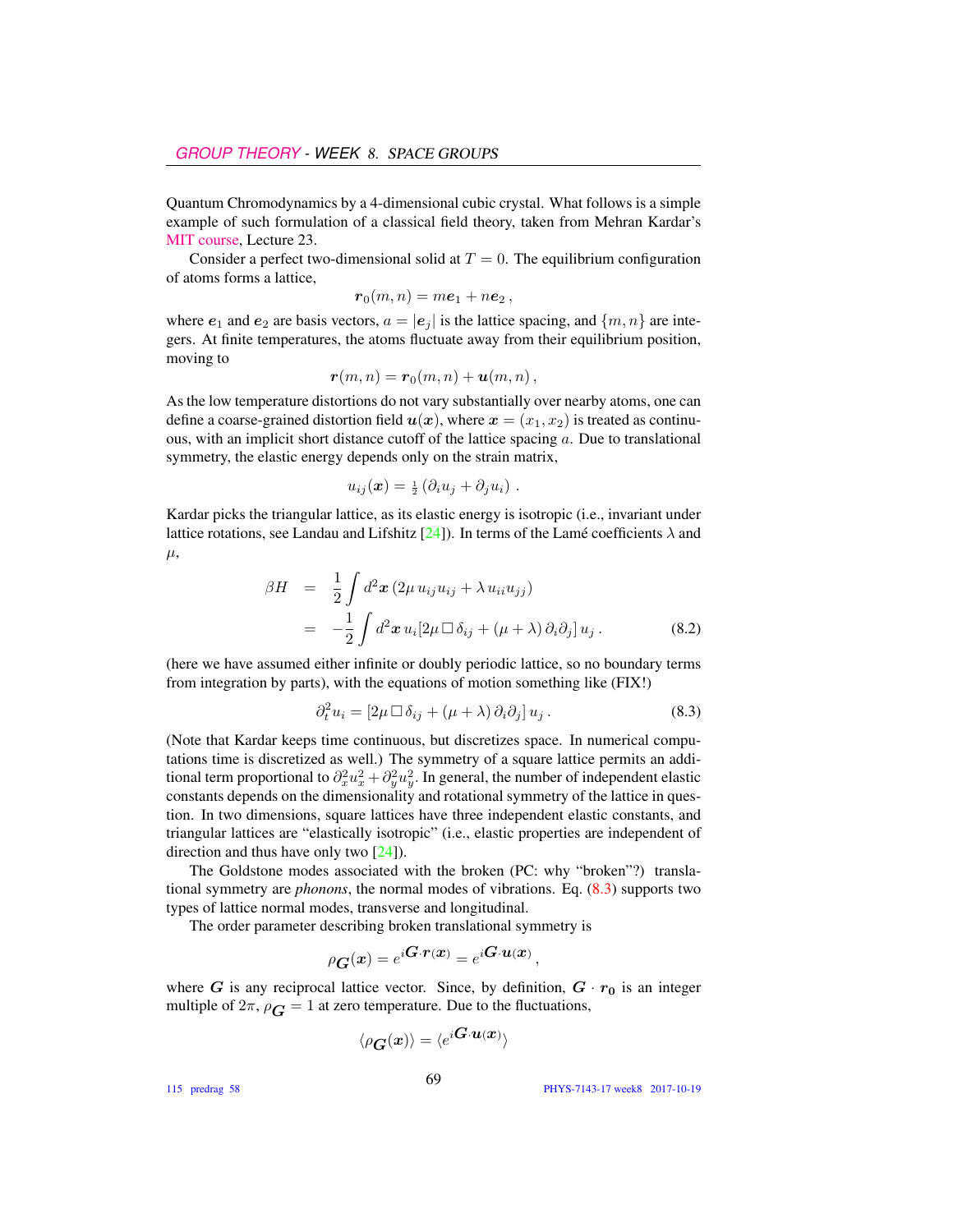decreases at finite temperatures, and its correlations decay as  $\langle \rho_G(x) \rho_G^*(0) \rangle$ . This is the order parameter ChaosBook and Gaspard use in deriving formulas for deterministic diffusion. Kardar computes this in Fourier space by approximating  $G \cdot q$  with its angular average  $G^2q^2/2$ , ignoring the rotationally symmetry-breaking term  $\cos q \cdot x$ , and getting only the asymptotics of the correlations right (the decay is algebraic).

The translational correlations are measured in diffraction experiments. The scattering amplitude is the Fourier transform of  $\rho_G$ , and the scattered intensity at a wavevector q is proportional to the structure factor. At zero temperature, the structure factor is a set of delta-functions (Bragg peaks) at the reciprocal lattice vectors.

The orientational order parameter that characterizes the broken rotational symmetry of the crystal can be defined as

$$
\Psi(\boldsymbol{x}) = e^{6i\theta(\boldsymbol{x})},
$$

where  $\theta(x)$  is the angle between local lattice bonds and a reference axis. The factor of 6 accounts for the equivalence of the 6 possible  $C_{3v}$  orientations of the triangular lattice. (Kardar says the appropriate choice for a square lattice is  $\exp(4i\theta(\mathbf{x}))$  - shouldn't the factor be 8, the order of  $C_{4v}$ ?) The order parameter has unit magnitude at  $T = 0$ , and is expected to decrease due to fluctuations at finite temperature. The distortion  $u(x)$ leads to a change in bond angle given by

$$
\theta(\boldsymbol{x}) = -\frac{1}{2} \left( \partial_x u_y - \partial_y u_x \right) .
$$

(This seems to be dimensionally wrong? For detailed calculations, see the above Kardar lecture notes.)

### 8.4 Literature, reflections

2017-10-17 Predrag The story of quantum scattering off crystals, I believe, starts with the Bouckaert, Smoluchowski and Wigner (1936) paper [5].

To understand the order of the full group  $O<sub>h</sub>$  of symmetries of the cube, exercise  $5.1$  a.ii, it is instructive to look at figure  $8.2$  (figs. 8.8 and  $8.12$  in Joshi  $[22]$ ). When a cube is a building block that tiles a  $3D$  cubic lattice, it is referred to as the 'elementary' or 'Wigner-Seitz' cell, and its Fourier transform is called 'the first Brillouin zone' in 'the reciprocal space'. The special points and the lines of symmetry in the Brillouin zone are shown in figure  $8.2$  (a). The tetrahedron  $\Gamma XMR$ , an  $1/48$ th part of the Brillouin zone, is the fundamental domain, as the action of the 48 elements of the point group  $O<sub>h</sub>$  on it tiles the Brillouin zone without any gaps or overlaps.

2016-10-17 Predrag OK, I'll confess. The reason why it is lovely to teach graduate level physics is that one is allowed to learn new things while doing it. I'll now sketch one, perhaps wild, direction that you are completely free to ignore.

Here is the problem of space groups in the nutshell. The Euclidean invariance on Newtonian space-time (including its subgroups, such as the discrete space groups), and the Poincaré invariance of special-relativistic space-time is a

PHYS-7143-17 week8 2017-10-19

 $2CB$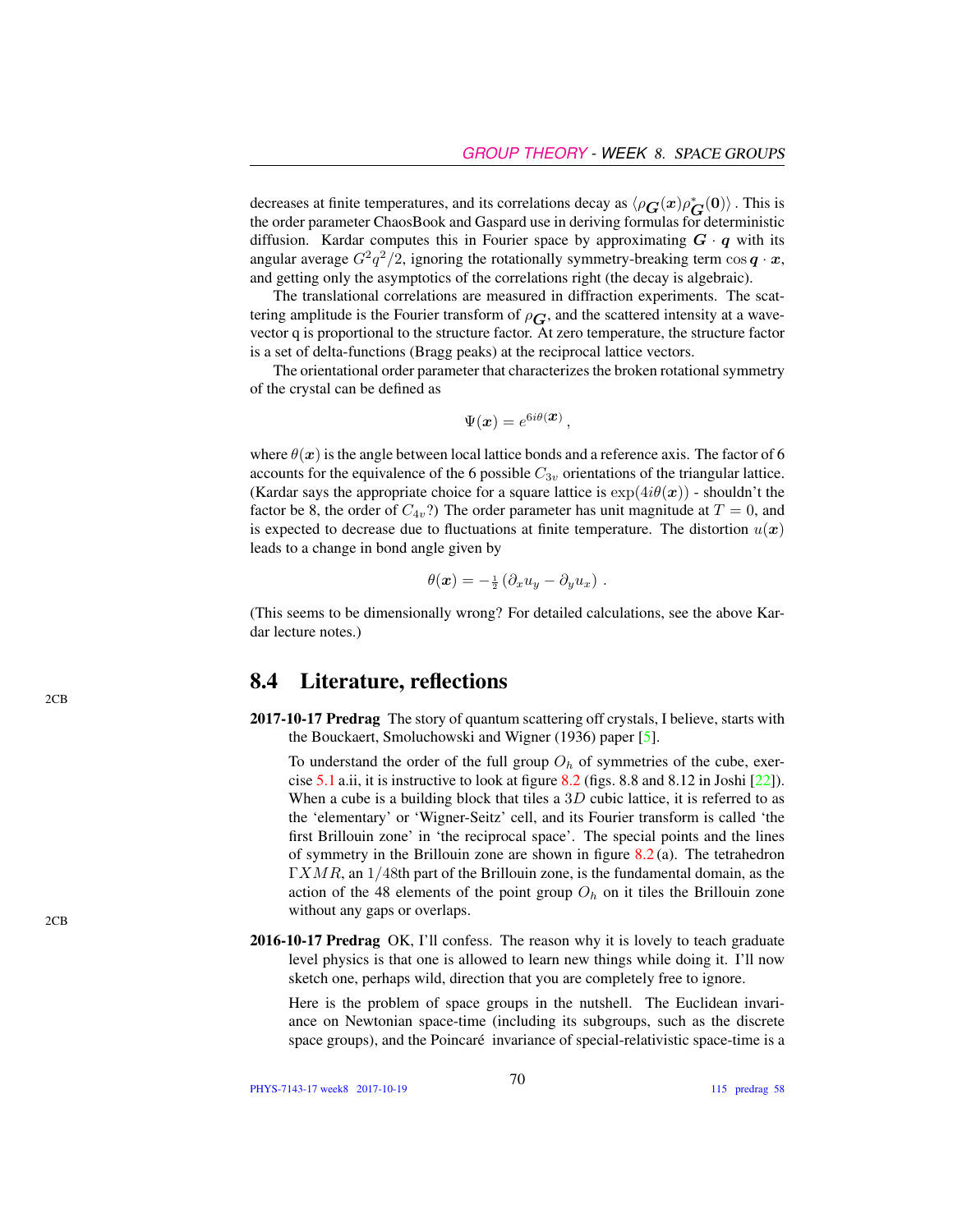

Figure 8.2: (a) The special points and the lines of symmetry in the first Brillouin zone of a simple cubic lattice define its fundamental domain, the tetrahedron  $\Gamma XMR$ . (b) Just not to get any ideas that this is easy: the fundamental domain for the first Brillouin zone of a bcc lattice. (From Joshi [22].)

strange brew: the space is non-compact (homogeneity), while rotations are compact (isotropy). That leads to the conceptually awkward situation of mixing a group of additions (translations) with a group of multiplications (rotations). To work with such group we *first* translate objects to the *origin* and *then* rotate them with the respect to the origin. That's not nice, because by translation invariance any point is as good as any other, there is no preferred origin. There is no reason why one should translate first, rotate second. What one needs is a formalism that implements translations and rotations on the same footing.

If I understand Hestenes [18] right (also David Finkelstein and perhaps Holger Beck Nielsen have told me things in this spirit) a way to accomplish that is to replace the flat translational directions by a compact manifold where translations and rotations are non-commuting multiplicative group operations.

A part of the Hestenes program is redoing crystallography. I have read Hestenes [19] [paper](http://geocalc.clas.asu.edu/pdf/crystalsymmetry.pdf) (but not the Hestenes and Holt [20] follow up). It looks very interesting, but I will spare you from my comments here, as I do not know how to make this formalism work for our purposes (character; explicit computations), so I should not waste your time on that. If you do have a look at his, or at Coxeter [11] discussion of planar tilings, please do report back to me.

2016-10-19 Predrag Graphene is a two-dimensional sheet of carbon in which the carbon atoms are arranged in a honeycomb lattice: each carbon atom is connected to three neighbors. It was exfoliated by Schafhaeutl  $[3, 28]$  in 1840 (more recently, a con man got a Nobel Prize for that), and formally defined for chemists by Boehm [4] in 1986. In 1947 Wallace [32] calculated the electronic structure of graphene, as a preliminary exercise to calculating electronic structure of graphite, and noted that the velocity of the electrons was independent of their energies: they all travel at the same speed (about 100 km per second, about 1/3000 of the speed of light): plot of the energy of the electrons in graphene as a function of its momentum (which is inversely proportional to its wavelength) is V shaped since the energy of the electron is linearly proportional to its momentum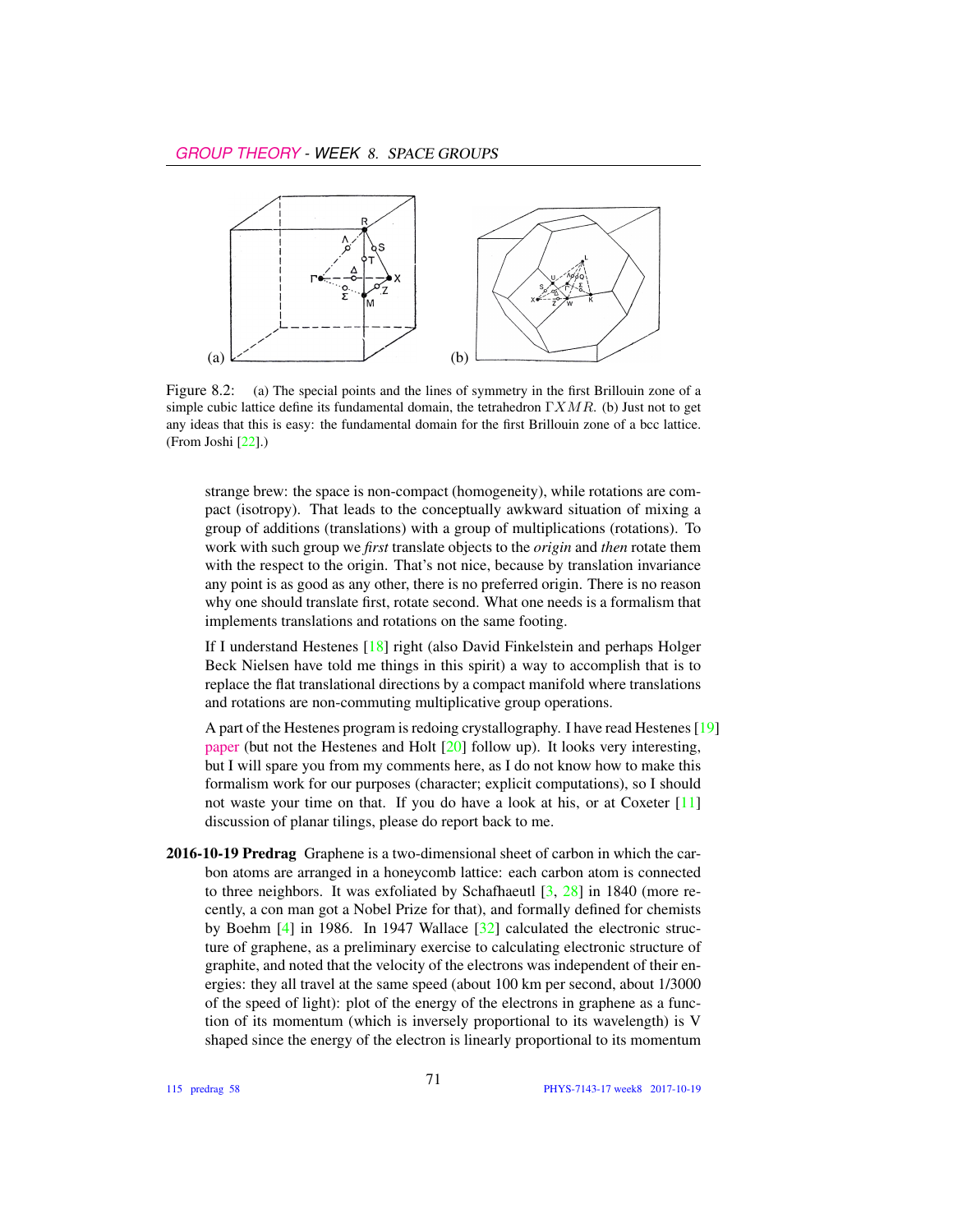(Wallace  $[32]$  Eq. 3.1). The energy of a free electron is proportional to the square of its momentum, but not so in a crystal. As this is reminiscent of massless elementary particles like photons and neutrino's, it has been renamed since 'Dirac cones', but [Dirac](https://youtu.be/AJDDceOmwmI) has nothing whatsoever to do with that. To learn more, talk to people from the Claire Berger and Walt De Heer's group [2] - I have extracted above history of graphene from De Heer's notes (the "con man" is my own angle on what went down with this particular Nobel prize).

2017-10-01 Predrag [Martin Mourigal](http://mourigal.gatech.edu/) found the Presqu'île Giens, May 2009 *Contribution of Symmetries in Condensed Matter* Summer School very useful. Villain [31] *Symmetry and group theory throughout physics* gives a readable overview. The overheads are [here,](https://www.ill.eu/press-and-news/past-events/2009/ecole-theorie-des-groupes/transparents-cours-td-tp) many of them are of potential interest. Mourigal recommends

Canals and Schober [8] *Introduction to group theory*. It is very concise and precise, a bastard child of Bourbaki and Hamermesh [15]. Space groups show up only once, on p. 24: "By working with the cosets we have effectively factored out the translational part of the problem."

Ballou [1] *An introduction to the linear representations of finite groups* appears rather formal (and very erudite).

Grenier, B. and Ballou [14] *Crystallography: Symmetry groups and group representations*.

The word crystal stems from Greek 'krustallas' and means "solidified by the cold."

Schober [29] *Symmetry characterization of electrons and lattice excitations* gives an eminently readable discussion of space groups.

Rodríguez-Carvajal and Bourée [27] *Symmetry and magnetic structures*

Schweizer [30] *Conjugation and co-representation analysis of magnetic structures* deals with black, white and gray groups that Martin tries not to deal with, so all Mourigal groups are gray.

Villain discusses graphene in the Appendix A of *Symmetry and group theory throughout physics* [31].

## **References**

- [1] R. Ballou, ["An introduction to the linear representations of finite groups",](http://dx.doi.org/10.1051/epjconf/20122200005) [EPJ](http://dx.doi.org/10.1051/epjconf/20122200005) Web Conf. 22[, 00005 \(2012\).](http://dx.doi.org/10.1051/epjconf/20122200005)
- [2] C. Berger, Z. Song, T. Li, X. Li, A. Y. Ogbazghi, R. Feng, Z. Dai, A. N. Marchenkov, E. H. Conrad, P. N. First, and W. A. De Heer, ["Ultrathin epitaxial graphite: 2D](http://dx.doi.org/10.1021/jp040650f) [electron gas properties and a route toward graphene-based nanoelectronics",](http://dx.doi.org/10.1021/jp040650f) [J.](http://dx.doi.org/10.1021/jp040650f) Phys. Chem. B 108[, 19912–19916 \(2004\).](http://dx.doi.org/10.1021/jp040650f)
- [3] H. P. Boehm., A. Clauss, G. O. Fischer, and U. Hofmann, ["Dünnste Kohlenstoff-](http://dx.doi.org/10.1515/znb-1962-0302)[Folien",](http://dx.doi.org/10.1515/znb-1962-0302) Z. Naturf. B 17[, 150–153 \(1962\).](http://dx.doi.org/10.1515/znb-1962-0302)

PHYS-7143-17 week8 2017-10-19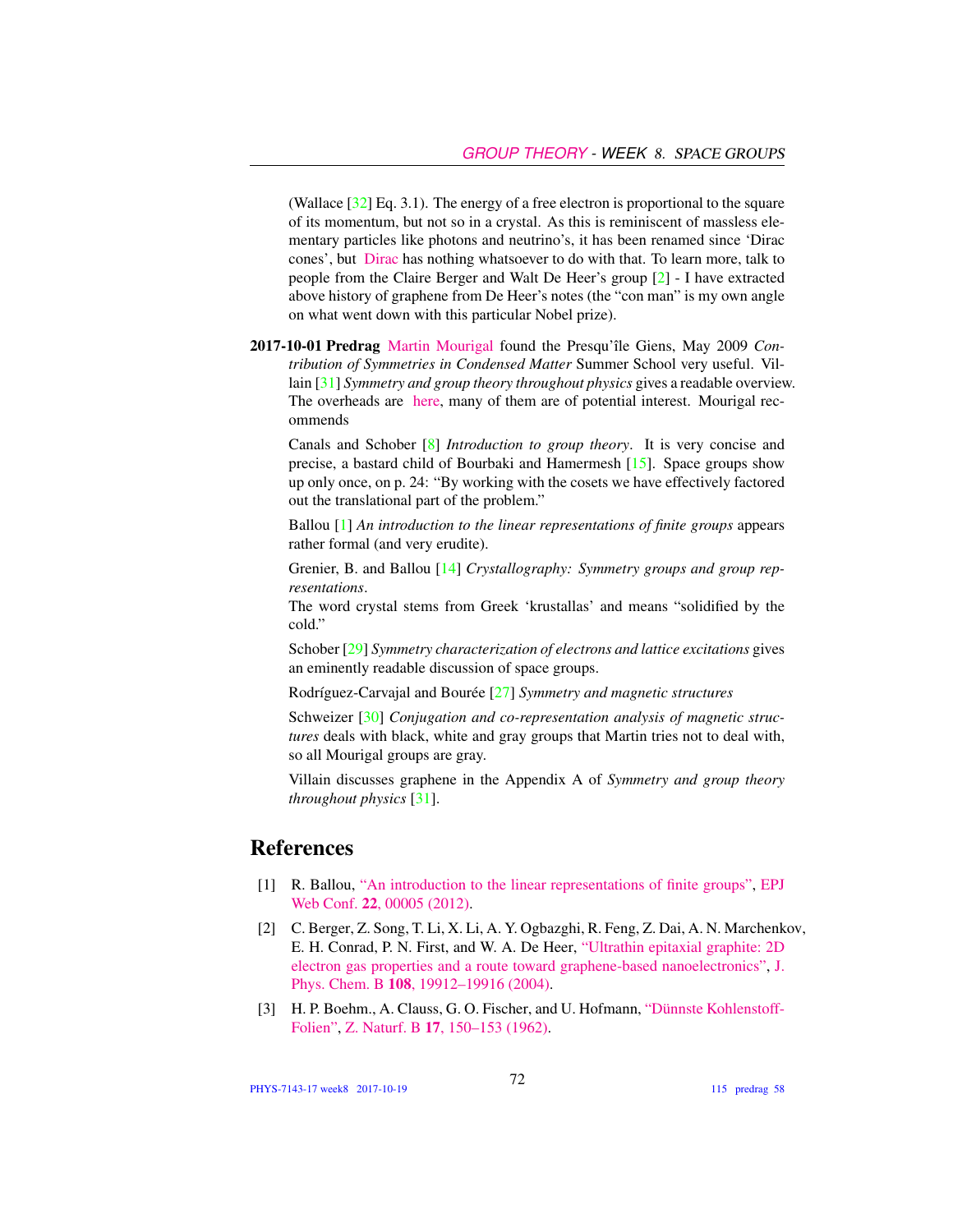- [4] H. Boehm, R. Setton, and E. Stumpp, ["Nomenclature and terminology of graphite](http://dx.doi.org/10.1016/0008-6223(86)90126-0) [intercalation compounds",](http://dx.doi.org/10.1016/0008-6223(86)90126-0) Carbon 24[, 241–245 \(1986\).](http://dx.doi.org/10.1016/0008-6223(86)90126-0)
- [5] L. P. Bouckaert, R. Smoluchowski, and E. P. Wigner, ["Theory of brillouin zones](http://dx.doi.org/10.1103/PhysRev.50.58) [and symmetry properties of wave functions in crystals",](http://dx.doi.org/10.1103/PhysRev.50.58) [Phys. Rev.](http://dx.doi.org/10.1103/PhysRev.50.58) 50, 58–67 [\(1936\).](http://dx.doi.org/10.1103/PhysRev.50.58)
- [6] I. B. Božović, ["Irreducible representations of the symmetry groups of polymer](http://dx.doi.org/10.1088/0305-4470/14/8/010) [molecules. III. Consequences of time-reversal symmetry",](http://dx.doi.org/10.1088/0305-4470/14/8/010) [J. Phys. A](http://dx.doi.org/10.1088/0305-4470/14/8/010) 14, 1825 [\(1981\).](http://dx.doi.org/10.1088/0305-4470/14/8/010)
- [7] I. B. Božović, M. Vujičić, and F. Herbut, ["Irreducible representations of the](http://dx.doi.org/10.1088/0305-4470/11/11/003) [symmetry groups of polymer molecules. I",](http://dx.doi.org/10.1088/0305-4470/11/11/003) J. Phys. A 11[, 2133 \(1978\).](http://dx.doi.org/10.1088/0305-4470/11/11/003)
- [8] B. Canals and H. Schober, ["Introduction to group theory",](http://dx.doi.org/10.1051/epjconf/20122200004) [EPJ Web Conf.](http://dx.doi.org/10.1051/epjconf/20122200004) 22, [00004 \(2012\).](http://dx.doi.org/10.1051/epjconf/20122200004)
- [9] F. Chung and S.-T. Yau, ["Discrete Green's functions",](http://dx.doi.org/10.1006/jcta.2000.3094) [J. Combin. Theory A](http://dx.doi.org/10.1006/jcta.2000.3094) 91, [191–214 \(2000\).](http://dx.doi.org/10.1006/jcta.2000.3094)
- [10] J. F. Cornwell, *[Group Theory in Physics: An Introduction](http://books.google.com/books?vid=ISBN9780121898007)* (Academic, New York, 1997).
- [11] H. S. M. Coxeter, *[Introduction to Geometry](http://books.google.com/books?vid=ISBN978-0-471-50458-0)*, 2nd ed. (Wiley, New York, 1989).
- [12] M. S. Dresselhaus, G. Dresselhaus, and A. Jorio, *[Group Theory: Application to](http://dx.doi.org/10.1007/978-3-540-32899-5) [the Physics of Condensed Matter](http://dx.doi.org/10.1007/978-3-540-32899-5)* (Springer, New York, 2007).
- [13] R. Giles and C. B. Thorn, ["Lattice approach to string theory",](http://dx.doi.org/10.1103/PhysRevD.16.366) [Phys. Rev. D](http://dx.doi.org/10.1103/PhysRevD.16.366) 16, [366–386 \(1977\).](http://dx.doi.org/10.1103/PhysRevD.16.366)
- [14] B. Grenier and R. Ballou, ["Crystallography: Symmetry groups and group repre](http://dx.doi.org/10.1051/epjconf/20122200006)[sentations",](http://dx.doi.org/10.1051/epjconf/20122200006) [EPJ Web Conf.](http://dx.doi.org/10.1051/epjconf/20122200006) 22, 00006 (2012).
- [15] M. Hamermesh, *[Group Theory and Its Application to Physical Problems](http://dx.doi.org/10.1119/1.1941790)* (Dover, New York, 1962).
- [16] C. Herring, ["Effect of time-reversal symmetry on energy bands of crystals",](http://dx.doi.org/10.1103/PhysRev.52.361) Phys. Rev. 52[, 361–365 \(1937\).](http://dx.doi.org/10.1103/PhysRev.52.361)
- [17] G. Herzberg, *[Molecular Spectra and Molecular Structure](https://archive.org/details/molecularspectra032774mbp)* (Van Nostrand, Princenton NJ, 1950).
- [18] D. Hestenes, *[Space-time Algebra](http://dx.doi.org/10.1007/978-3-319-18413-5)*, 2nd ed. (Springer, 1966).
- [19] D. Hestenes, ["Point groups and space groups in geometric algebra",](http://dx.doi.org/10.1007/978-1-4612-0089-5_1) in *[Appli](http://dx.doi.org/10.1007/978-1-4612-0089-5_1)[cations of Geometric Algebra in Computer Science and Engineering](http://dx.doi.org/10.1007/978-1-4612-0089-5_1)*, edited by L. Dorst, C. Doran, and J. Lasenby (Birkhäuser, Boston, MA, 2002), pp. 3–34.
- [20] D. Hestenes and J. W. Holt, ["Crystallographic space groups in geometric alge](http://dx.doi.org/10.1063/1.2426416)[bra",](http://dx.doi.org/10.1063/1.2426416) J. Math. Phys. 48[, 023514 \(2007\).](http://dx.doi.org/10.1063/1.2426416)
- [21] D. F. Johnston, ["Group theory in solid state physics",](http://dx.doi.org/10.1088/0034-4885/23/1/302) [Rep. Prog. Phys.](http://dx.doi.org/10.1088/0034-4885/23/1/302) 23, 66 [\(1960\).](http://dx.doi.org/10.1088/0034-4885/23/1/302)
- [22] A. Joshi, *[Elements of Group Theory for Physicists](http://books.google.com/books?vid=ISBN9788122409758)* (New Age International, New Delhi, India, 1997).
- [23] C. Kittel, *[Introduction to Solid State Physics](http://books.google.com/books?vid=ISBN9780471415268)*, 8th ed. (Wiley, 2004).

115 predrag 58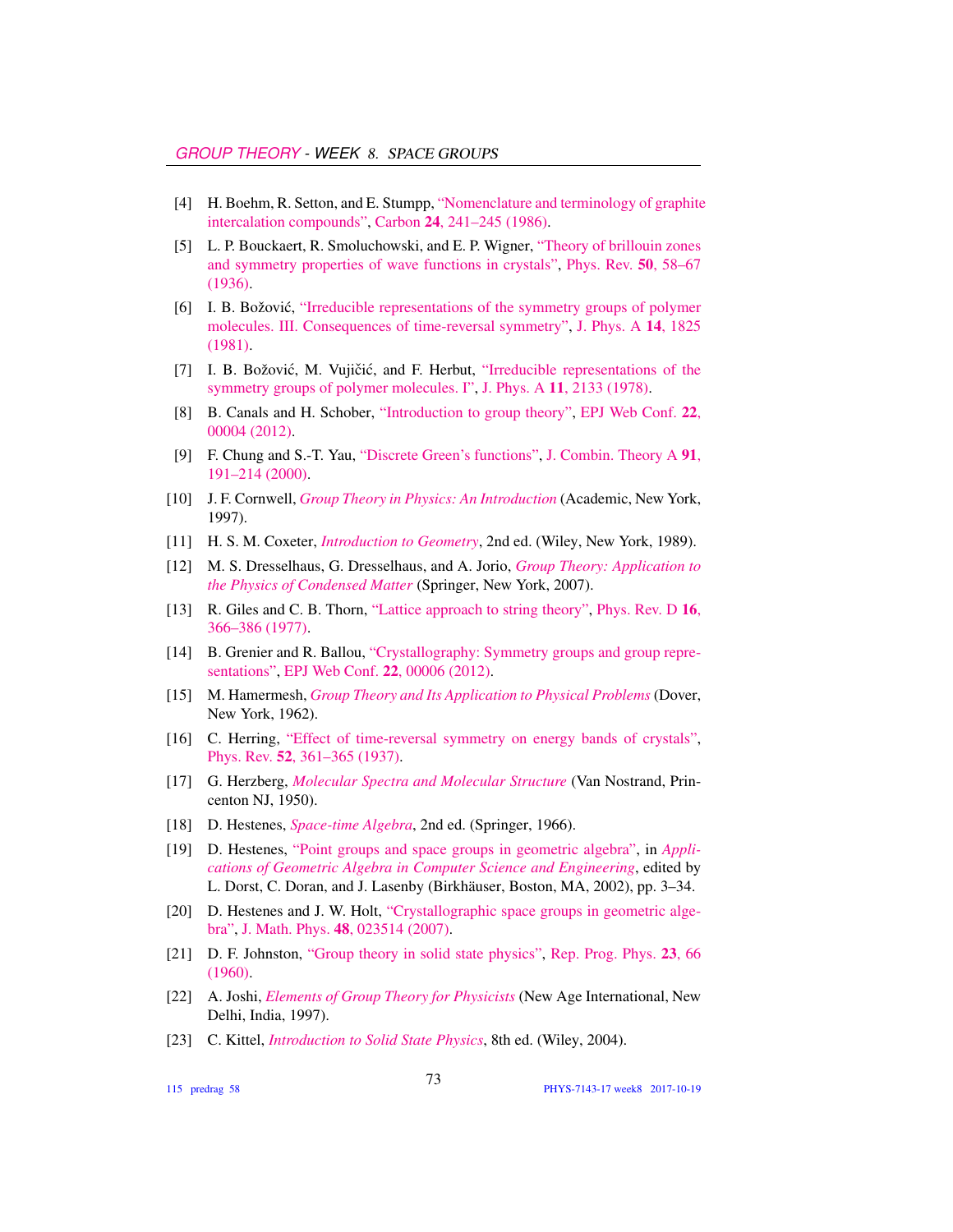- [24] L. D. Landau and E. M. Lifshitz, *[Theory of Elasticity](https://archive.org/details/TheoryOfElasticity)*, 3rd ed. (Pergamon Press, Oxford, 1970).
- [25] J. W. Mintmire, B. I. Dunlap, and C. T. White, ["Are Fullerene tubules metallic?",](http://dx.doi.org/10.1103/physrevlett.68.631) Phys. Rev. Lett. 68[, 631–634 \(1992\).](http://dx.doi.org/10.1103/physrevlett.68.631)
- [26] G. Papathanasiou and C. B. Thorn, ["Worldsheet propagator on the lightcone](http://dx.doi.org/10.1103/PhysRevD.87.066005) [worldsheet lattice",](http://dx.doi.org/10.1103/PhysRevD.87.066005) Phys. Rev. D 87[, 066005 \(2013\).](http://dx.doi.org/10.1103/PhysRevD.87.066005)
- [27] J. Rodríguez-Carvajal and F. Bourée, ["Symmetry and magnetic structures",](http://dx.doi.org/10.1051/epjconf/20122200010) [EPJ](http://dx.doi.org/10.1051/epjconf/20122200010) Web Conf. 22[, 00010 \(2012\).](http://dx.doi.org/10.1051/epjconf/20122200010)
- [28] C. Schafhaeutl, ["LXXXVI. On the combinations of carbon with silicon and iron,](http://dx.doi.org/10.1080/14786444008650094) [and other metals, forming the different species of cast iron, steel, and malleable](http://dx.doi.org/10.1080/14786444008650094) [iron",](http://dx.doi.org/10.1080/14786444008650094) [Philos. Mag. Ser. 3](http://dx.doi.org/10.1080/14786444008650094) 16, 570–590 (1840).
- [29] H. Schober, ["Symmetry characterization of electrons and lattice excitations",](http://dx.doi.org/10.1051/epjconf/20122200012) [EPJ Web Conf.](http://dx.doi.org/10.1051/epjconf/20122200012) 22, 00012 (2012).
- [30] J. Schweizer, ["Conjugation and co-representation analysis of magnetic struc](http://dx.doi.org/10.1051/epjconf/20122200011)[tures",](http://dx.doi.org/10.1051/epjconf/20122200011) [EPJ Web Conf.](http://dx.doi.org/10.1051/epjconf/20122200011) 22, 00011 (2012).
- [31] J. Villain, ["Symmetry and group theory throughout physics",](http://dx.doi.org/10.1051/epjconf/20122200002) [EPJ Web Conf.](http://dx.doi.org/10.1051/epjconf/20122200002) 22, [00002 \(2012\).](http://dx.doi.org/10.1051/epjconf/20122200002)
- [32] P. R. Wallace, ["The band theory of graphite",](http://dx.doi.org/10.1103/PhysRev.71.622) Phys. Rev. 71[, 622–634 \(1947\).](http://dx.doi.org/10.1103/PhysRev.71.622)